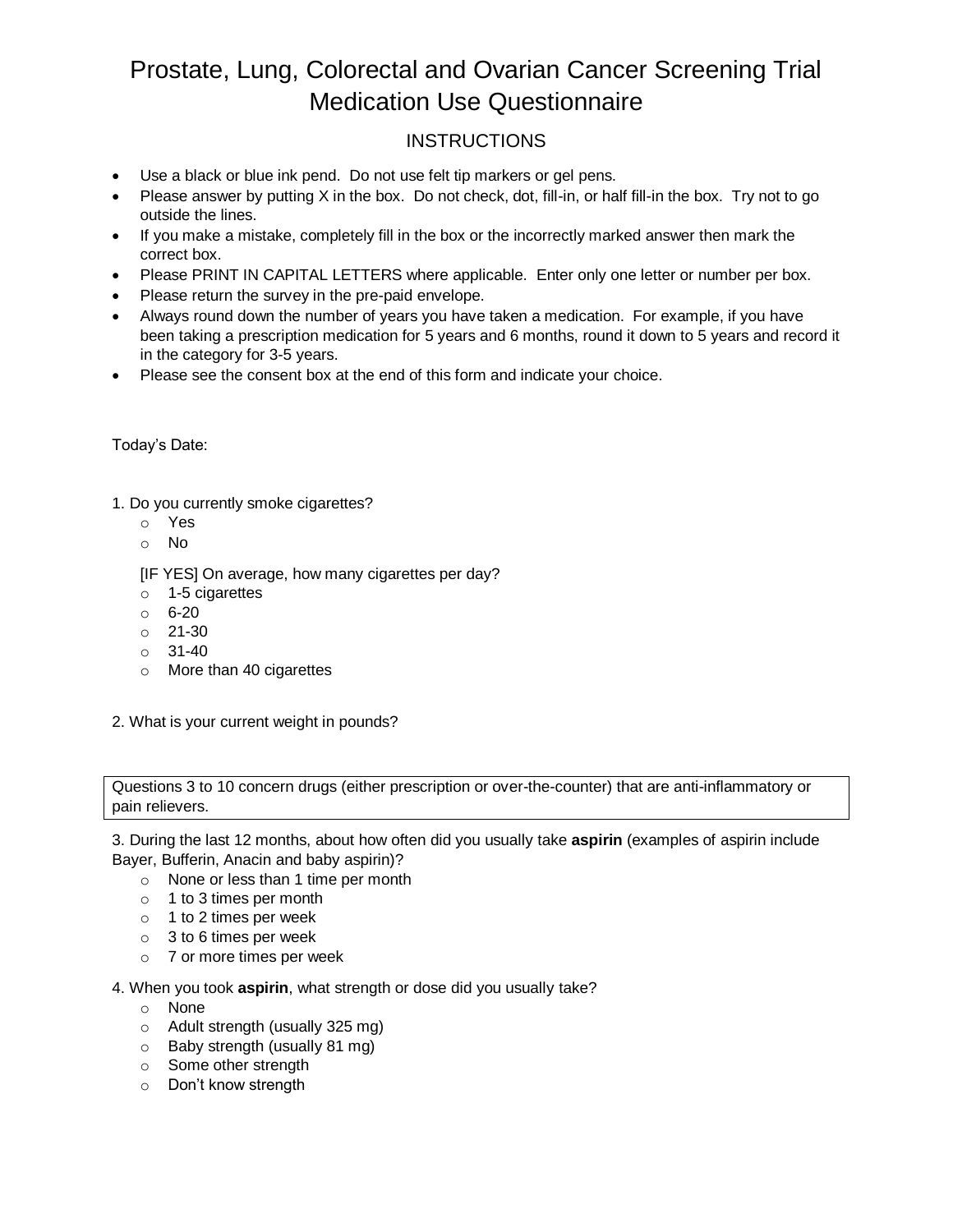- 5. For how many years have you taken **aspirin** at least once per week?
	- o None
	- o Less than 10 years
	- $\circ$  10 to 19 years
	- o 20 to 39 years
	- o 40 or more years

6. During the last 12 months, about how often did you usually take **acetaminophen** (examples of acetaminophen include Tylenol and Panedol)?

- o None or less than 1 time per month
- o 1 to 3 times per month
- o 1 to 2 times per week
- o 3 to 6 times per week
- o 7 or more times per week

7. For how many years have you take **acetaminophen** at least one per week?

- o None
- o Less than 10 years
- $\circ$  10 to 19 years
- o 20 to 39 years
- o 40 or more years

8. Not including aspirin, during the last 12 months, did you take any of the following **nonsteroidal antiinflammatory drugs (NSAIDS)** at least once a week? **(MARK ALL THAT APPLY)**

- o Aleve
- o Celebrex
- o Indocin
- o Motrin, Advil, generic Ibuprofen
- o Naproxyn
- o Other:

9. During the last 12 months, about how often did you usually take **NSAIDS**?

- o None or less than 1 time per month
- o 1 to 3 times per month
- o 1 to 2 times per week
- o 3 to 6 times per week
- o 7 or more times per week

10. For how many years have you taken **NSAIDS** at least once per week?

- o None
- o Less than 10 years
- o 10 to 19 years
- o 20 to 39 years
- o 40 or more years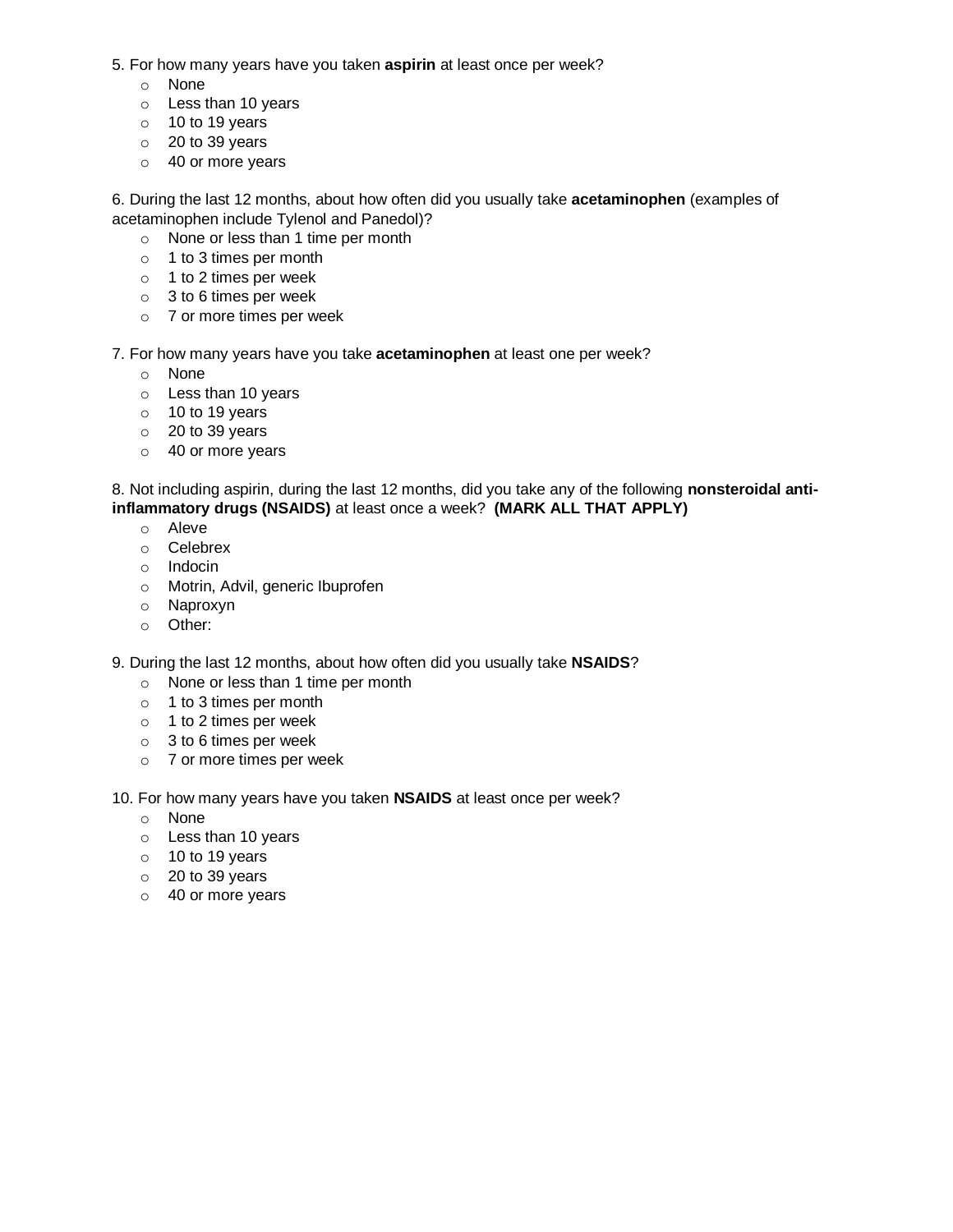For the next set of questions, please include all prescription drugs (including pills, patches, and injections) you took in the past 30 days (exclude any NSAID drugs you indicated in Question 8). Please refer to the labels on your prescription containers to help answer these questions. Please write the drug name as written on your prescription container label. Write the total number of days per month and the number of years you have taken this medication. PRINT IN CAPITAL LETTERS.

11. Name of Drug #1:

Number of days take per month?

For how many years?

- o Less than 1 year
- o 1-2 years
- $\circ$  3-5 years
- $\circ$  6-10 years
- $o$  11-15 years
- o Greater than 15
- 12. Name of Drug #2:

Number of days take per month?

For how many years?

- o Less than 1 year
- o 1-2 years
- o 3-5 years
- $\circ$  6-10 years
- $o$  11-15 years
- o Greater than 15
- 13. Name of Drug #3:

Number of days take per month?

For how many years?

- o Less than 1 year
- o 1-2 years
- o 3-5 years
- $\circ$  6-10 years
- $\circ$  11-15 years
- o Greater than 15
- 14. Name of Drug #4:

Number of days take per month?

For how many years?

- o Less than 1 year
- o 1-2 years
- o 3-5 years
- $\circ$  6-10 years
- $o$  11-15 years
- o Greater than 15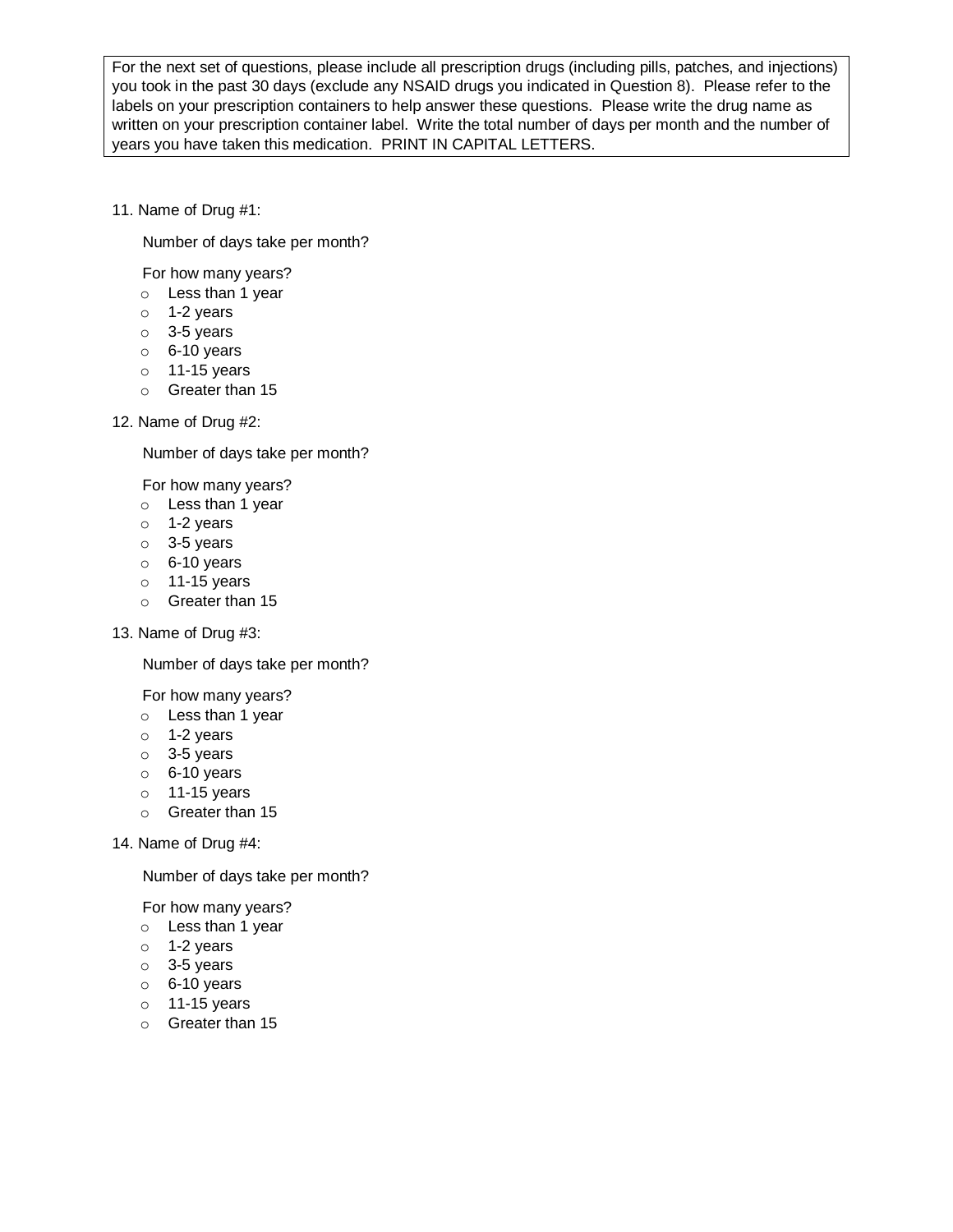#### 15. Name of Drug #5:

Number of days take per month?

For how many years?

- o Less than 1 year
- o 1-2 years
- o 3-5 years
- o 6-10 years
- $\circ$  11-15 years
- o Greater than 15
- 16. Name of Drug #6:

Number of days take per month?

For how many years?

- o Less than 1 year
- o 1-2 years
- o 3-5 years
- o 6-10 years
- $o$  11-15 years
- o Greater than 15
- 17. Name of Drug #7:

Number of days take per month?

For how many years?

- o Less than 1 year
- o 1-2 years
- $\circ$  3-5 years
- $\circ$  6-10 years
- $o$  11-15 years
- o Greater than 15
- 18. Name of Drug #8:

Number of days take per month?

For how many years?

- o Less than 1 year
- o 1-2 years
- o 3-5 years
- $\circ$  6-10 years
- $\circ$  11-15 years
- o Greater than 15

19. Name of Drug #9:

Number of days take per month?

For how many years?

- o Less than 1 year
- o 1-2 years
- o 3-5 years
- $\circ$  6-10 years
- $\circ$  11-15 years
- o Greater than 15

If you need to list additional drugs, please put an X in this box  $\Box$  and on a separate sheet of paper, please list the name, times taken per month, and years of use.